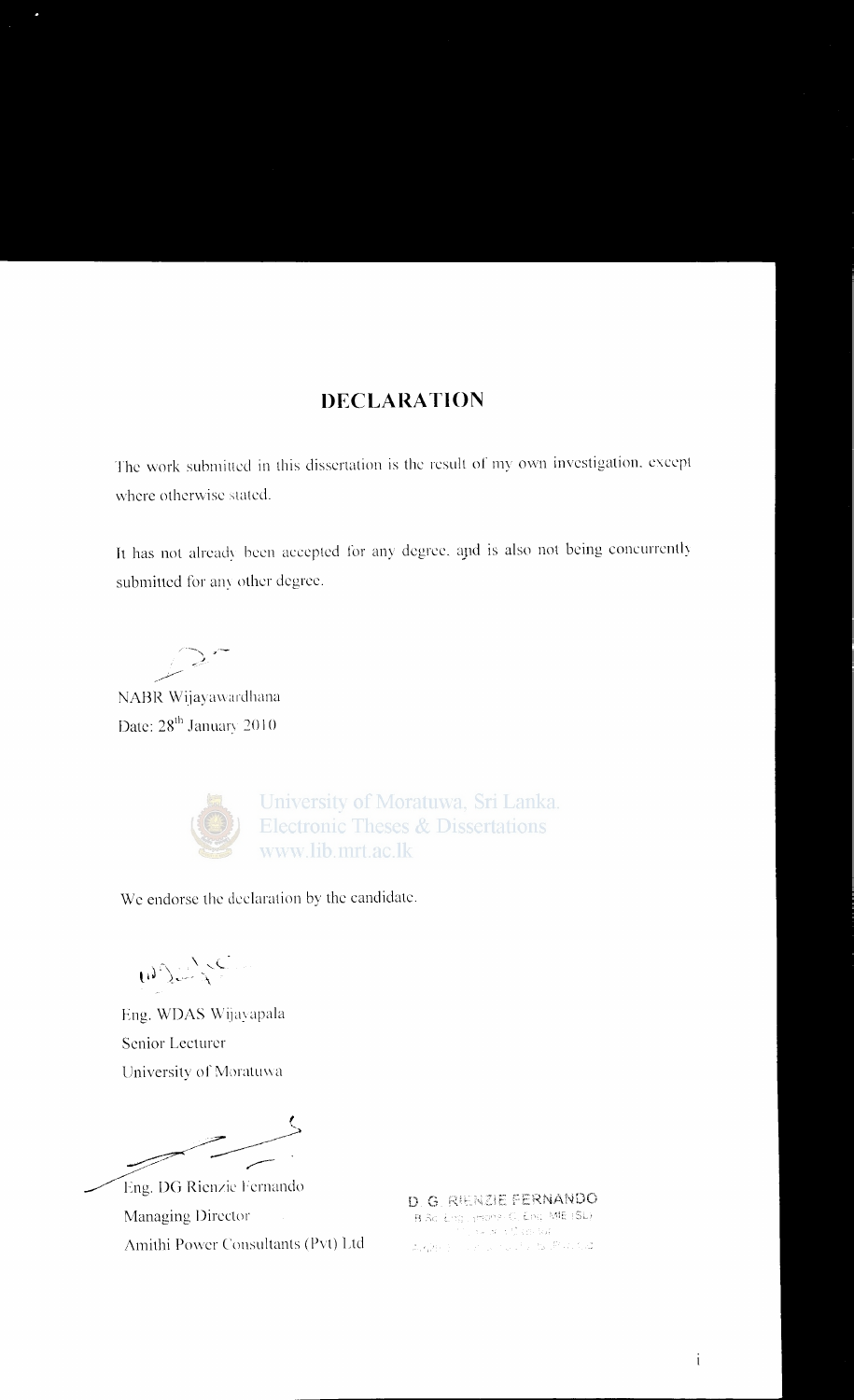#### **ACKNOWLEDGEMENTS**

This work has been carried out at the Department of Electrical Engineering. University of Moratuwa.

Foremost, I would like to express my sincere gratitude to my advisor Fng. WDAS Wijayapala, Senior Leeturer. University of Moratuwa for the continuous support of my M.Sc. study and research. for his patience, comments and immense knowledge. His guidance helped me in all the time of research and writing of this dissertation. I could not have imagined having a better advisor and a mentor for my M.Sc. study.

I take this opportunity to extend my earnest thanks to Eng. DG Rienzie Fernando. Managing Director, Amithi Power Consultants (Pvt) Ltd. who enlightened me the first glance of research and motivated me, whenever I discussed technical issues encouraging me to carry out this project successfully.

My sincere thanks also go to Eng. S Bogahawatte. Project Director. Lighting Sri Lanka Ilambantota Project. Ceylon Electricity Board for his encouragement and leading me working on diverse exciting project works.

I thank my fcllO\v colleague Roshan for the sleepless nights we were working together before deadlines, and for all the fun we had in the last two years. Also I thank my friends Prasanna. Dincsh and Sarath.

And I like to remind my brothers. Chathura and Sachintha. In particular, I am grateful to my fiancée Sashi for her love and continuous encouragement.

Last but not the least. I would like to thank my family: my parents Wijayawardhana and Ariyawathie. for bringing me up and supporting me spiritually throughout my lite.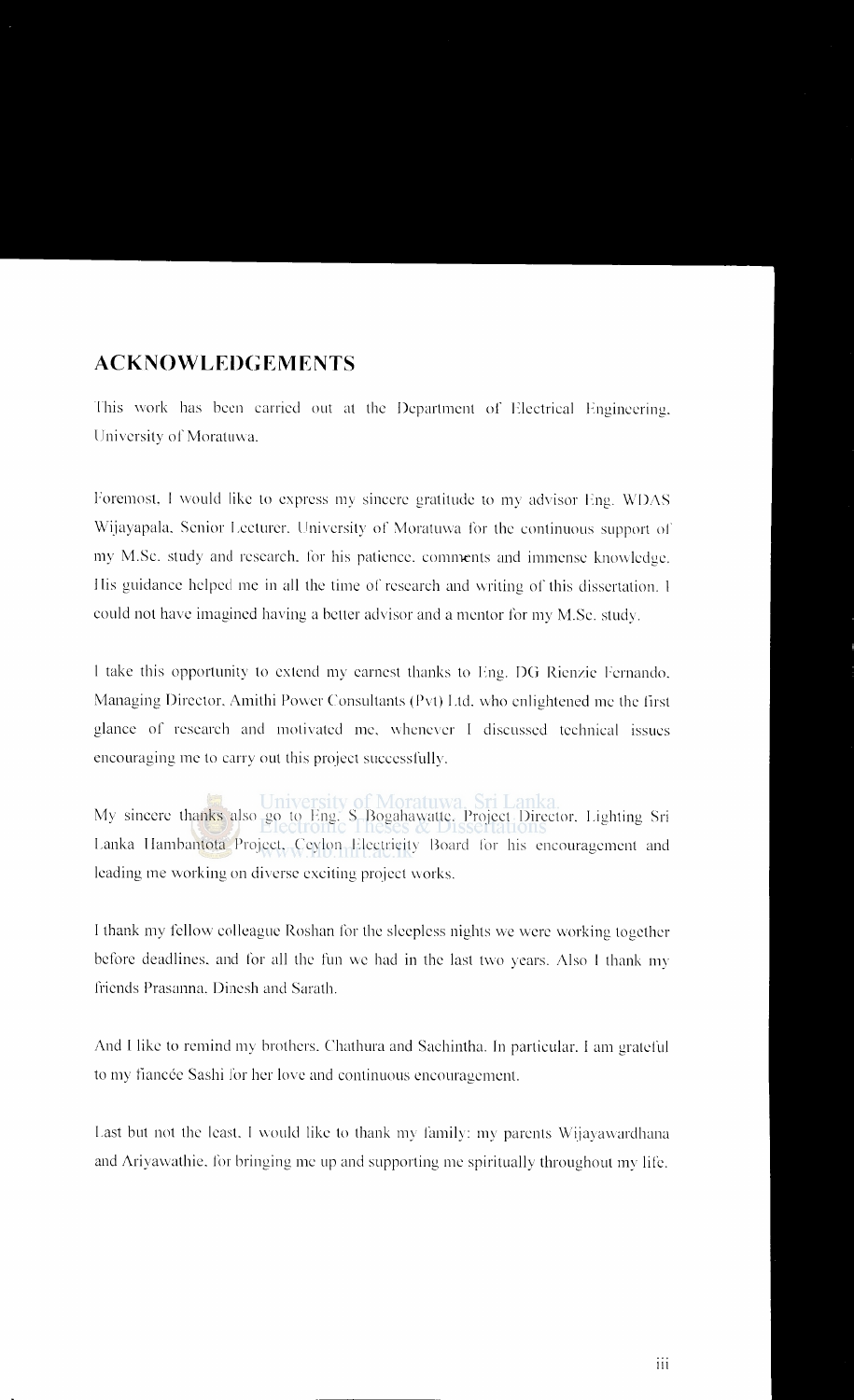|                         |                                                | $\mathbf{1}$ |  |
|-------------------------|------------------------------------------------|--------------|--|
|                         |                                                | 11           |  |
|                         |                                                |              |  |
|                         |                                                | iv           |  |
|                         |                                                | Vİ.          |  |
|                         |                                                | vii          |  |
|                         |                                                | viii         |  |
| 1                       |                                                | 1            |  |
| 1.1                     |                                                | $\mathbf{I}$ |  |
| 1.2                     |                                                | 2            |  |
| 1.3                     |                                                | 2            |  |
| $\overline{2}$          |                                                | 3            |  |
| 3                       | Technology.LIniversity.of.MoratuwaSri.Lanka    | 5            |  |
| 3.1                     | Solar Thermal Power nic Theses & Dissertations | 5            |  |
|                         |                                                | 6            |  |
|                         |                                                | 7            |  |
|                         |                                                | 8            |  |
| $\overline{\mathbf{4}}$ |                                                | 09           |  |
| 4.1                     |                                                | 09           |  |
| 4.2                     |                                                | 11           |  |
| 4.3                     |                                                | 12           |  |
| 4.4                     |                                                | 12           |  |
| 4.5                     |                                                | 13           |  |
| 4.6                     |                                                | 13           |  |
| 5                       |                                                | 14           |  |
| 5.1                     |                                                | 14           |  |
| 5.2                     |                                                | 15           |  |
| 5.3                     |                                                | 15           |  |
|                         |                                                | 17           |  |

## **CONTENTS**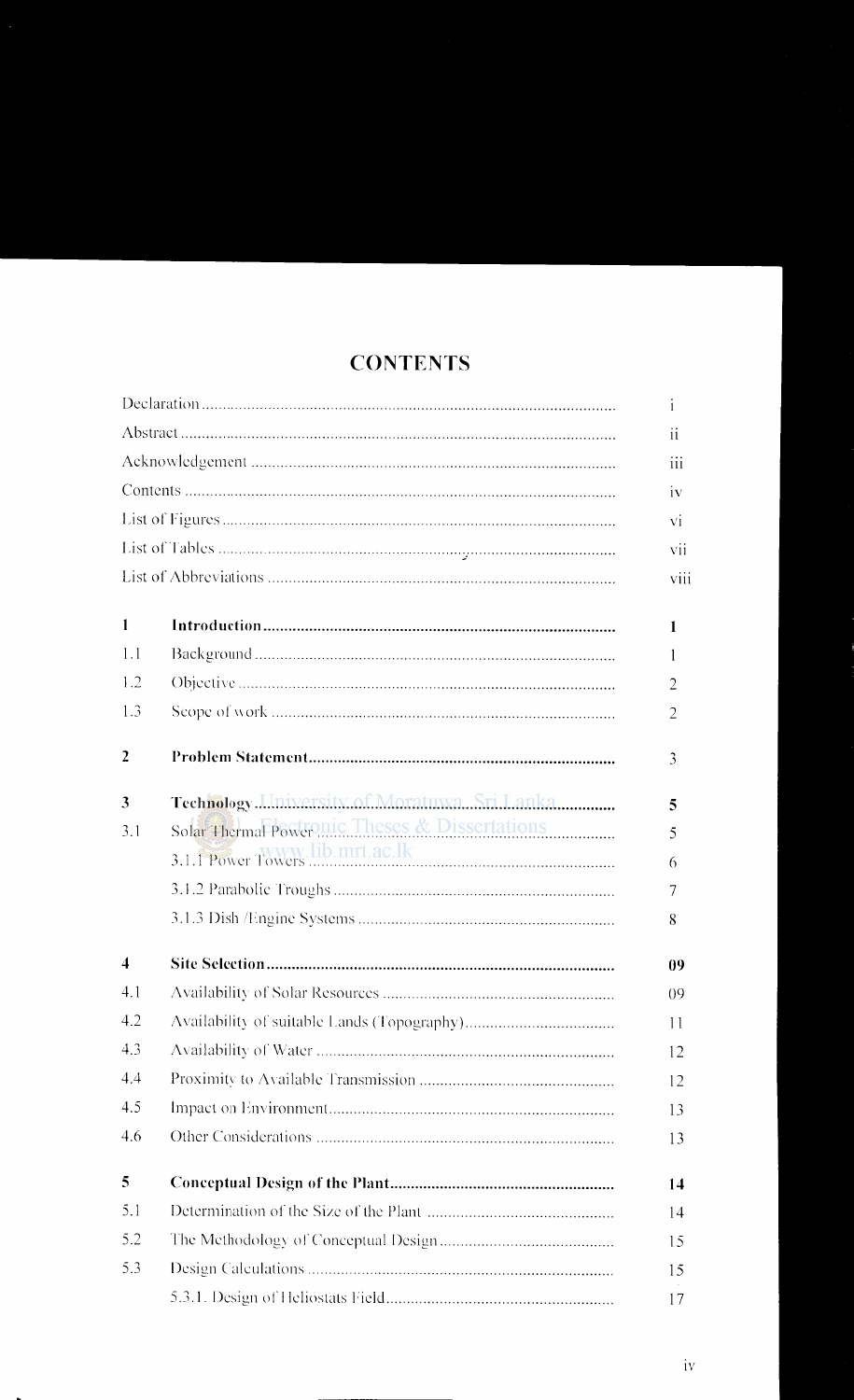|     |                                                        | 18 |  |
|-----|--------------------------------------------------------|----|--|
|     |                                                        | 21 |  |
|     |                                                        | 22 |  |
|     |                                                        | 22 |  |
|     |                                                        | 23 |  |
|     |                                                        | 27 |  |
|     | 5.3.2.7. Atmospheric Transmittance in Tanamalwila Site | 28 |  |
|     |                                                        | 29 |  |
|     |                                                        | 30 |  |
|     |                                                        | 31 |  |
| 6   |                                                        | 33 |  |
| 6.1 |                                                        | 33 |  |
| 6.2 |                                                        | 34 |  |
| 6.3 | University of Moratuwa, Sri Lanka.                     | 35 |  |
| 7   | Economic Evaluation in Theses & Dissertations          | 36 |  |
| 7.1 |                                                        | 36 |  |
| 7.2 |                                                        | 38 |  |
| 7.3 |                                                        | 39 |  |
| 7.4 |                                                        | 42 |  |
| 8   |                                                        | 45 |  |
|     |                                                        | 46 |  |
|     |                                                        |    |  |
|     |                                                        |    |  |
|     |                                                        |    |  |
| 55  |                                                        |    |  |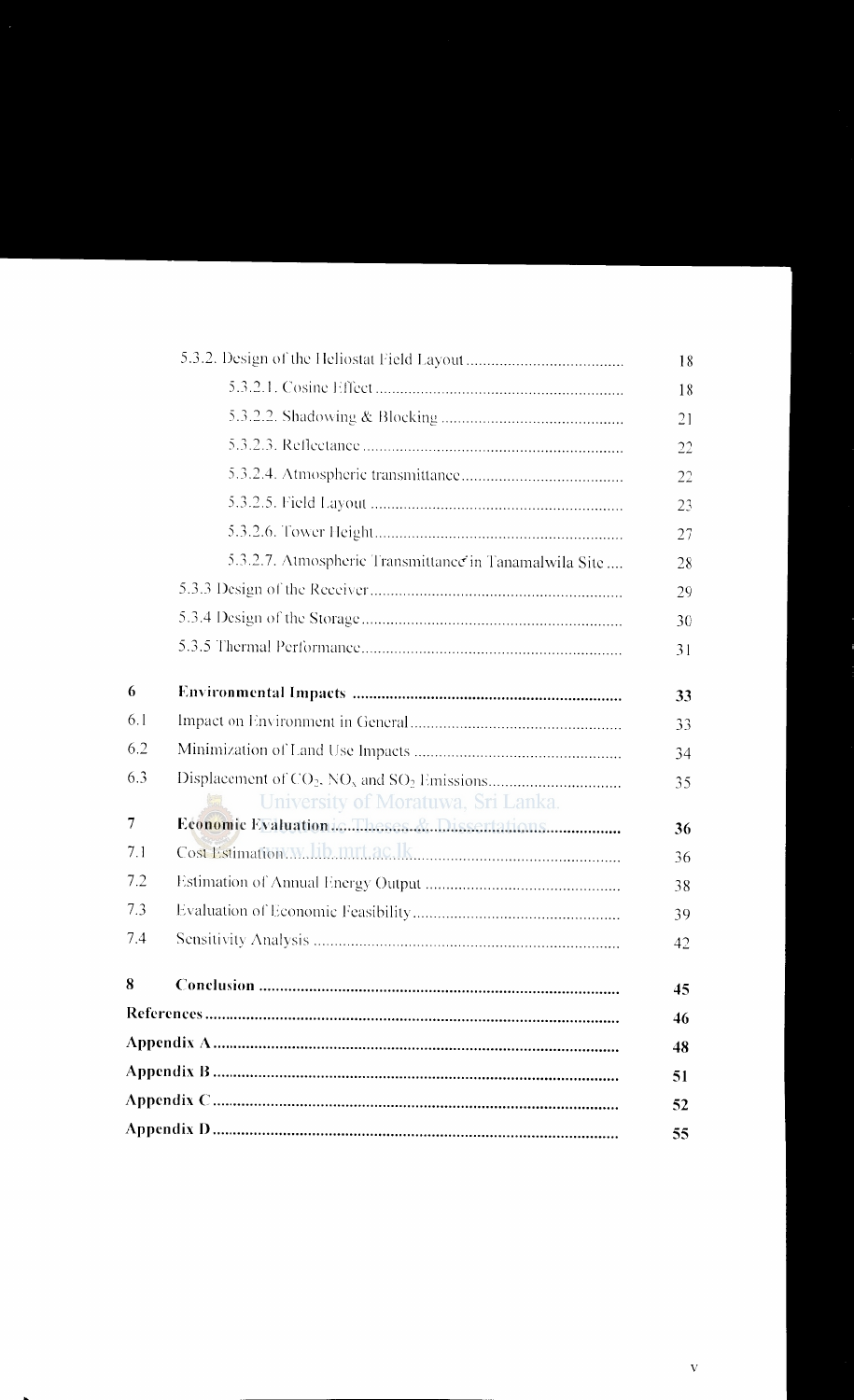# **List of Figures**

| <b>Figure</b>    |                                                                  | Page   |
|------------------|------------------------------------------------------------------|--------|
| Chapter 3        |                                                                  |        |
| Figure 3.1       | A schematic diagram of solar thermal power plant                 | 6      |
| Figure 3.2       |                                                                  | $\tau$ |
| Chapter 4        | z                                                                |        |
| Figure 4.1       |                                                                  | 09     |
| Figure 4.2       |                                                                  | 10     |
| Figure 4.3       | The area having annual DNI 4.5~5 kWh/m2/day                      |        |
|                  |                                                                  | 12     |
| Chapter 5        |                                                                  |        |
| Figure 5.1       | A simple schematic diagram of a power tower                      | 16     |
| Figure 5.2       |                                                                  | 19     |
| Figure 5.3       | $\Lambda$ zimuth Angle A and Altitude $\alpha$ Section 2018<br>. | 20     |
| Figure 5.4       |                                                                  | 21     |
| Figure 5.5       |                                                                  | 23     |
| Figure 5.6       |                                                                  | 24     |
| Figure 5.7       |                                                                  | 26     |
| Figure 5.8       |                                                                  | 26     |
| Figure 5.9       | DNI Profile of April of Hambantota in Wh/m2                      | 27     |
| Figure 5.10      | Range of optimum receiver tower heights for                      |        |
|                  |                                                                  | 28     |
| Figure 5.11      | Atmospheric Transmittance at Tanamalwila                         | 29     |
| Chapter 6        |                                                                  |        |
| Figure 6.1       |                                                                  | 34     |
| <b>Chapter 7</b> |                                                                  |        |
| Figure 7.1       | Power Tower Costs in Percentages for long term estimation        | 38     |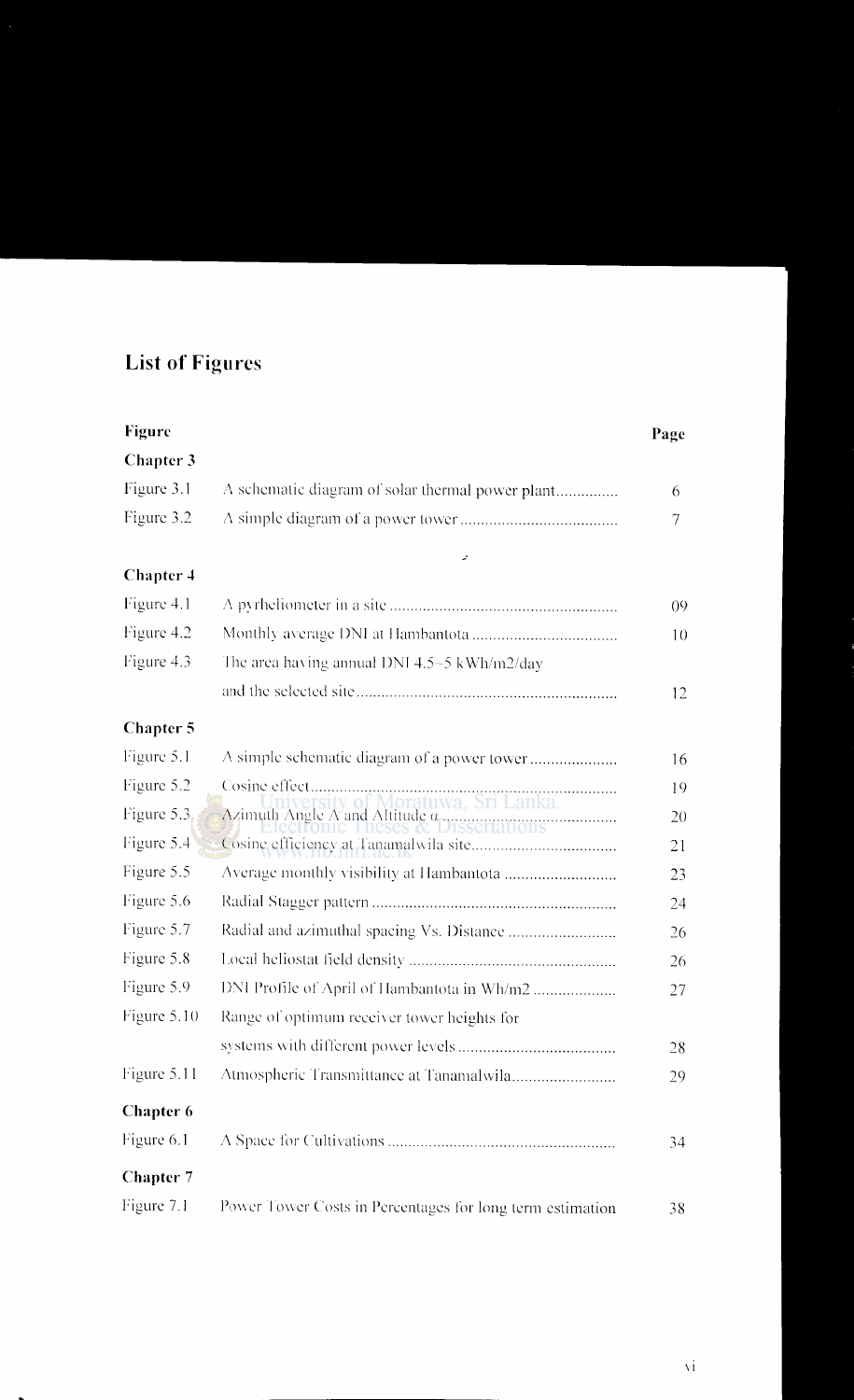### **List of Tables**

|                                                             | Page                                                                                                                                   |
|-------------------------------------------------------------|----------------------------------------------------------------------------------------------------------------------------------------|
|                                                             |                                                                                                                                        |
| Heliostats layout design results for tower height of 180m   | 25                                                                                                                                     |
|                                                             | 27                                                                                                                                     |
| The ratio between Peak DNI of a day to Average DNI of a day | 27                                                                                                                                     |
|                                                             |                                                                                                                                        |
| Midterm Cost Estimations of Tanamalwila 50 MW Power Tower   | 36                                                                                                                                     |
|                                                             |                                                                                                                                        |
|                                                             | 39                                                                                                                                     |
|                                                             | 41                                                                                                                                     |
|                                                             | 42                                                                                                                                     |
|                                                             | 42                                                                                                                                     |
|                                                             | 43                                                                                                                                     |
|                                                             | 43                                                                                                                                     |
|                                                             | 43                                                                                                                                     |
|                                                             | 44                                                                                                                                     |
|                                                             | 44                                                                                                                                     |
|                                                             | 44                                                                                                                                     |
|                                                             | Long term Cost Estimations of Tanamalwila 50 MW Power Tower 37<br>loratuwa, Sri Lanka.<br>LCOU vs. Minimum Required IRR. DISSETTATIONS |

 $\chi$